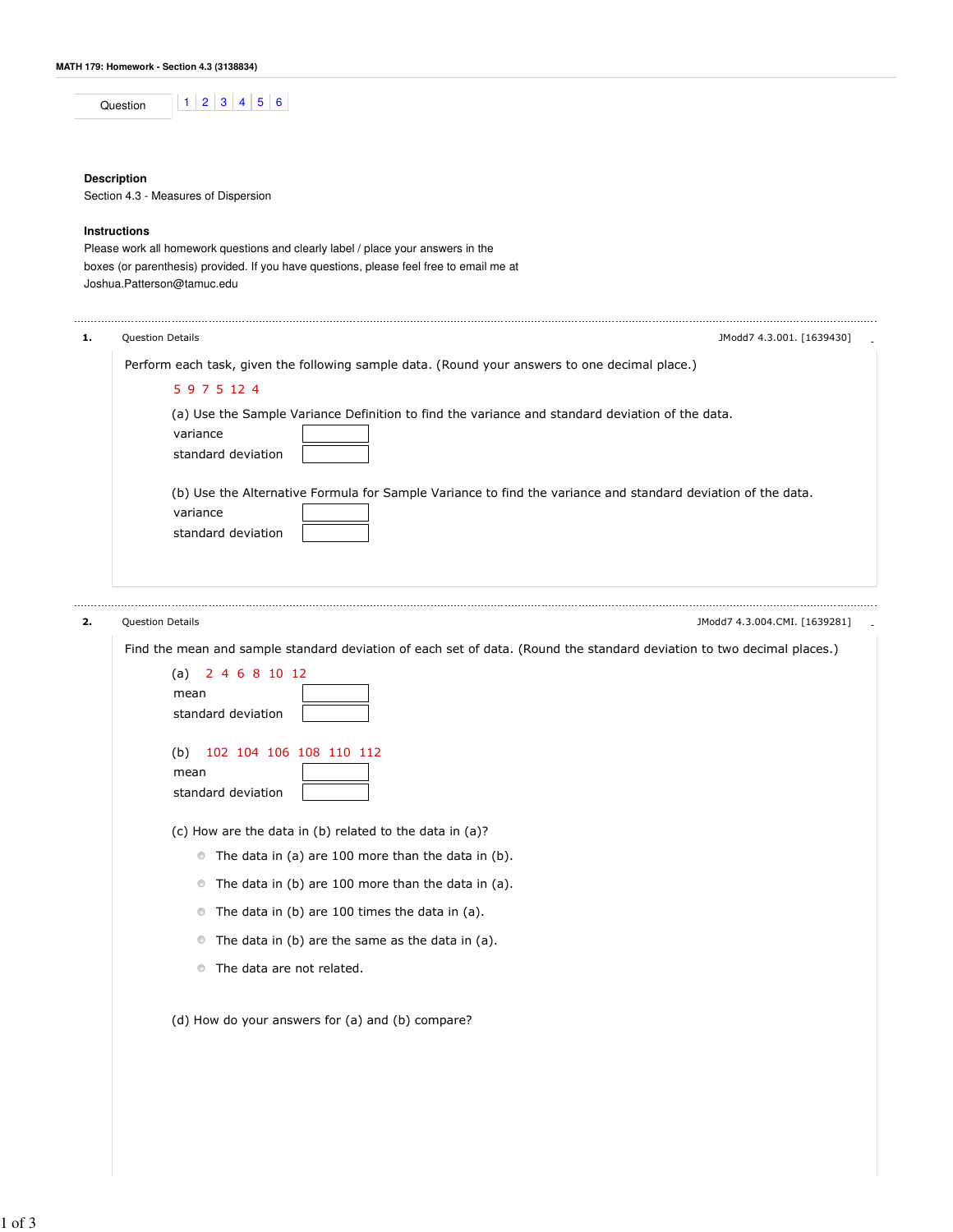| • The means are the same. The standard deviation of the data in (b) is 100 more than the standard |  |  |  |  |
|---------------------------------------------------------------------------------------------------|--|--|--|--|
| deviation of the data in (a).                                                                     |  |  |  |  |

- The answers are not related.
- The mean of the data in (b) is 100 more than the mean of the data in (a). The standard deviations are the same.
- Both answers for (a) are the same as the answers for (b).
- The mean of the data in (a) is 100 more than the mean of the data in (b). The standard deviations are the same.

| з. | <b>Question Details</b><br>JModd7 4.3.006.CMI. [1639453]                                                              |
|----|-----------------------------------------------------------------------------------------------------------------------|
|    | Find the mean and sample standard deviation of each set of data. (Round the standard deviation to one decimal place.) |
|    | 80 80 80 80 80<br>(a)                                                                                                 |
|    | mean<br>standard deviation                                                                                            |
|    | 76 80 80 80 84<br>(b)<br>mean                                                                                         |
|    | standard deviation                                                                                                    |
|    | 37 80 80 80 123<br>(c)<br>mean<br>standard deviation                                                                  |
|    | (d) How do your answers for (a), (b), and (c) compare? Select all that apply.                                         |
|    | The mean is the same every time because the sum of the data points is always 400.                                     |
|    | $\blacksquare$ The data in (c) is more spread out than in (b).                                                        |
|    | The data in (b) is more spread out than in (a).<br>$\Box$                                                             |
|    | The data in (b) is more spread out than in (c).<br>$\Box$                                                             |
|    | The data in (a) is more spread out than in (b).<br>$\Box$                                                             |
|    | $\Box$<br>The standard deviation is the same every time because the sum of the data points is always 400.             |
|    |                                                                                                                       |
|    |                                                                                                                       |
|    |                                                                                                                       |

**4.** Question Details **- Alternative Controller** - Alternative Controller - Alternative Controller - Alternative Controller - Alternative Controller - Alternative Controller - Alternative Controller - Alternative Controlle

Joey and Dee Dee bowled five games at the Rock 'n' Bowl Lanes. Their scores are given in the following table.

| <b>Joey</b>                                                | 145 | 171 | 221 | 160 | 143 |  |  |
|------------------------------------------------------------|-----|-----|-----|-----|-----|--|--|
| <b>Dee Dee</b>                                             | 180 | 164 | 186 | 140 | 165 |  |  |
| (a) Find the mean score of each bowler.<br>Joey<br>Dee Dee |     |     |     |     |     |  |  |
| Who has the highest mean?                                  |     |     |     |     |     |  |  |
| Joey<br>$\circledcirc$                                     |     |     |     |     |     |  |  |
| Dee Dee<br>⊙                                               |     |     |     |     |     |  |  |